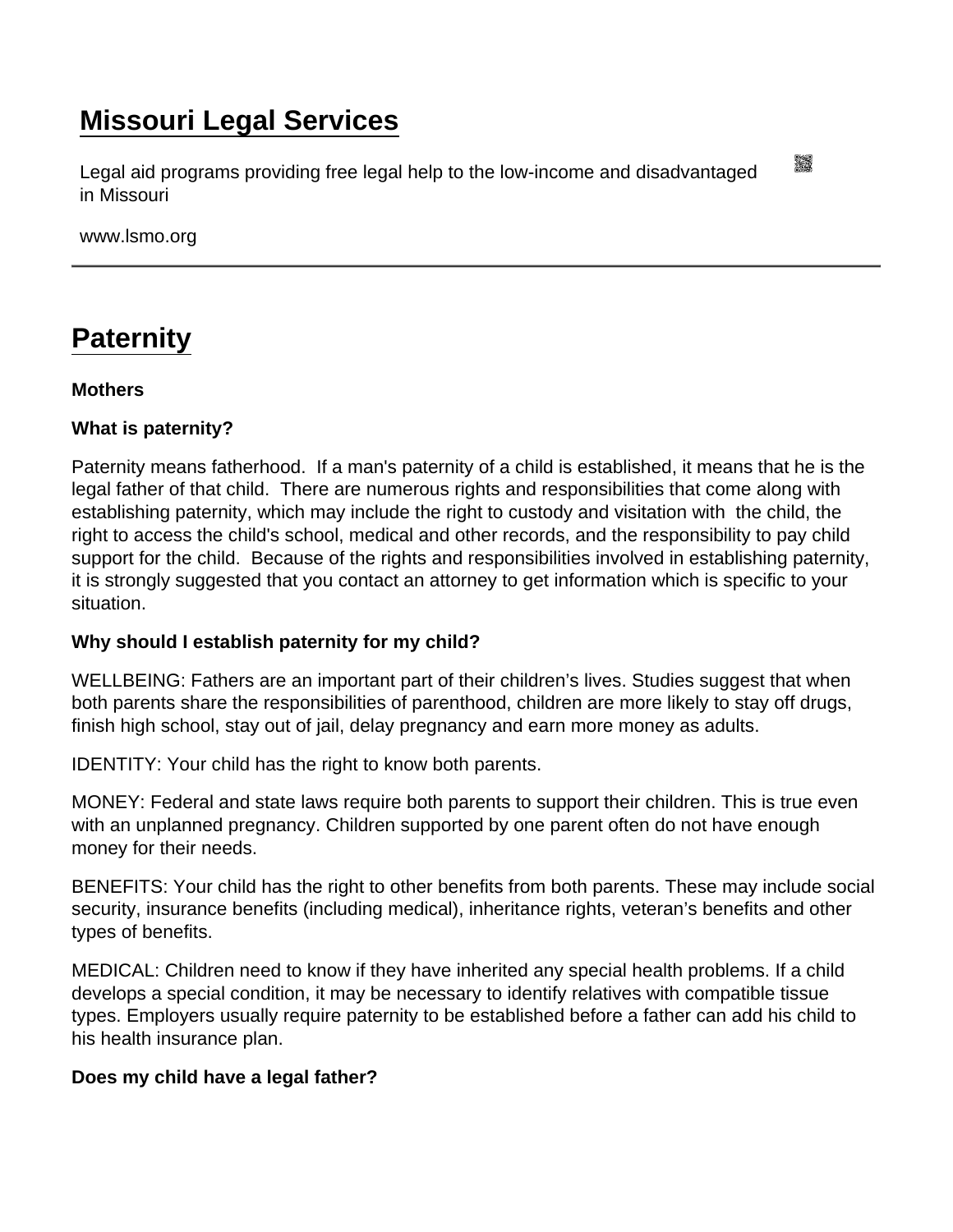Yes, if at least one of the following is true:

If the child is born while you are married, your husband is presumed to be the child's legal father; OR

If the child is born within 300 days after your marriage ended, your former husband is presumed to be the child's legal father; OR

DNA test results show that the probability of paternity is 98% or higher; OR

You and the child's father have signed an Affidavit Acknowledging Paternity form; OR

A court has entered an order.

# **My child's father refuses to acknowledge paternity, sign the birth certificate or admit he is the father. What can I do?**

You can contact Family Support Division- Child Support Enforcement (FSD). FSD can order DNA testing.

You can contact an attorney who can file an action in court. A court can order DNA testing and legally establish paternity of a child.

# **I gave birth to a child during my marriage, but my husband is not the father. What can I do?**

You can contact an attorney who can file an action in court. A court can order DNA testing and legally establish paternity of the child.

# **How can I find out who the father of my child is?**

You can contact Family Support Division- Child Support Enforcement (FSD). FSD can order DNA testing to legally establish paternity of the child.

You and the child's father must each sign an Affidavit Acknowledging Paternity, and your husband must sign a Denial of Paternity. If this happens, your husband will NOT be the legal father of the child. Instead, the father's name will be on the child's birth certificate and he will be the legal father of the child.

# **Why should I establish paternity for my child?**

You can contact an attorney who can file an action in court. A court can order DNA or genetic testing and legally establish paternity of a child.

# **Who pays for DNA testing?**

If you and the child's father voluntarily decide to have DNA testing done , then you and he will have to agree on how you will pay for it. If the DNA testing is done through Family Support Division- Child Support Enforcement (FSD), FSD will pay the cost of the testing. If the testing shows that the male who is tested is the father, then the father may be ordered to pay FSD back for the cost of the testing. If the testing is ordered by a court, then the court will make an order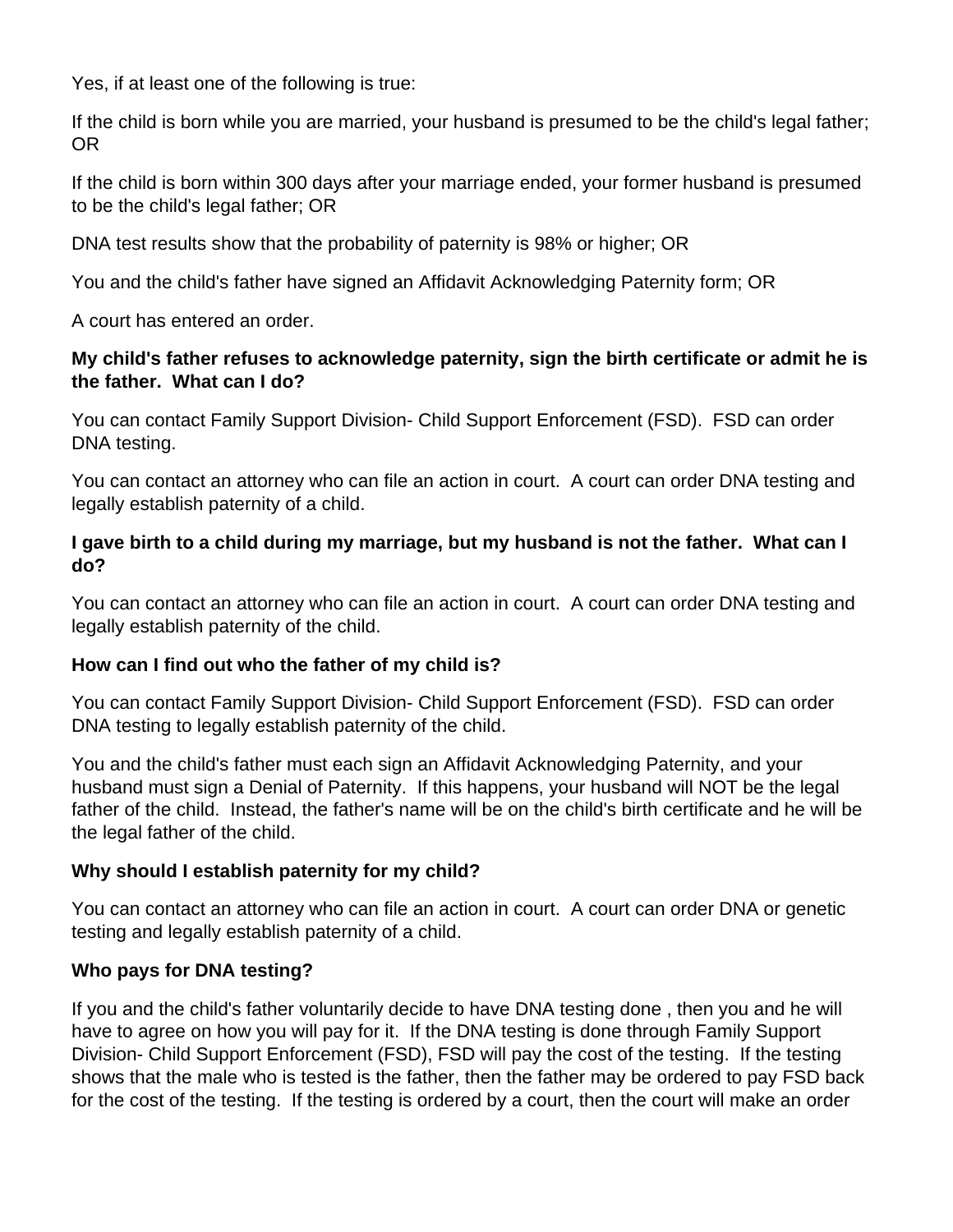about who should pay the cost of the testing.

# **Do I have to give my child's father visitation with the child?**

This is covered under Custody article.

# **Do I have to give my child the father's last name?**

No. You can choose the name that goes on the child's birth certificate. If the father is not in agreement with the name that you choose, he will have to file an action in court to try to have the child's name changed.

# **How long after my child is born do I have to establish paternity?**

If you and the child's father are in agreement, you can each sign an Affidavit Acknowledging Paternity at any time, and it doesn't matter how old the child is. If you and the child's father are not in agreement, either of you can file an action in court to establish paternity until the child's 18th birthday.

# **For Fathers**

#### **What is paternity?**

Paternity means fatherhood. If a man's paternity of a child is established, it means that he is the legal father of that child. There are numerous rights and responsibilities that come along with establishing paternity, which may include the right to custody and visitation with the child, the right to access the child's school, medical and other records, and the responsibility to pay child support for the child. Because of the rights and responsibilities involved in establishing paternity, it is strongly suggested that you contact an attorney to get information which is specific to your situation.

You can contact Family Support Division- Child Support Enforcement (FSD). FSD can order DNA or genetic testing so that you can find out for sure if you are the father of the child.

WELL-BEING: Fathers are an important part of their children's lives. Studies suggest that parent who share the responsibilities of parenthood, children are more likely to stay off drugs, finish high school, stay out of jail, delay pregnancy and earn more money as adults.

IDENTITY: Your child has the right to know both parents.

MONEY: Federal and state laws require both parents to support their children. This is true even with an unplanned pregnancy. Children supported by one parent often do not have enough money for their needs.

BENEFITS: Your child has the right to other benefits from both parents. These may include social security, insurance benefits (including medical), inheritance rights, veteran's benefits and other types of benefits.

MEDICAL: Children need to know if they have inherited any special health problems. If a child develops a special condition, it may be necessary to identify relatives with compatible tissue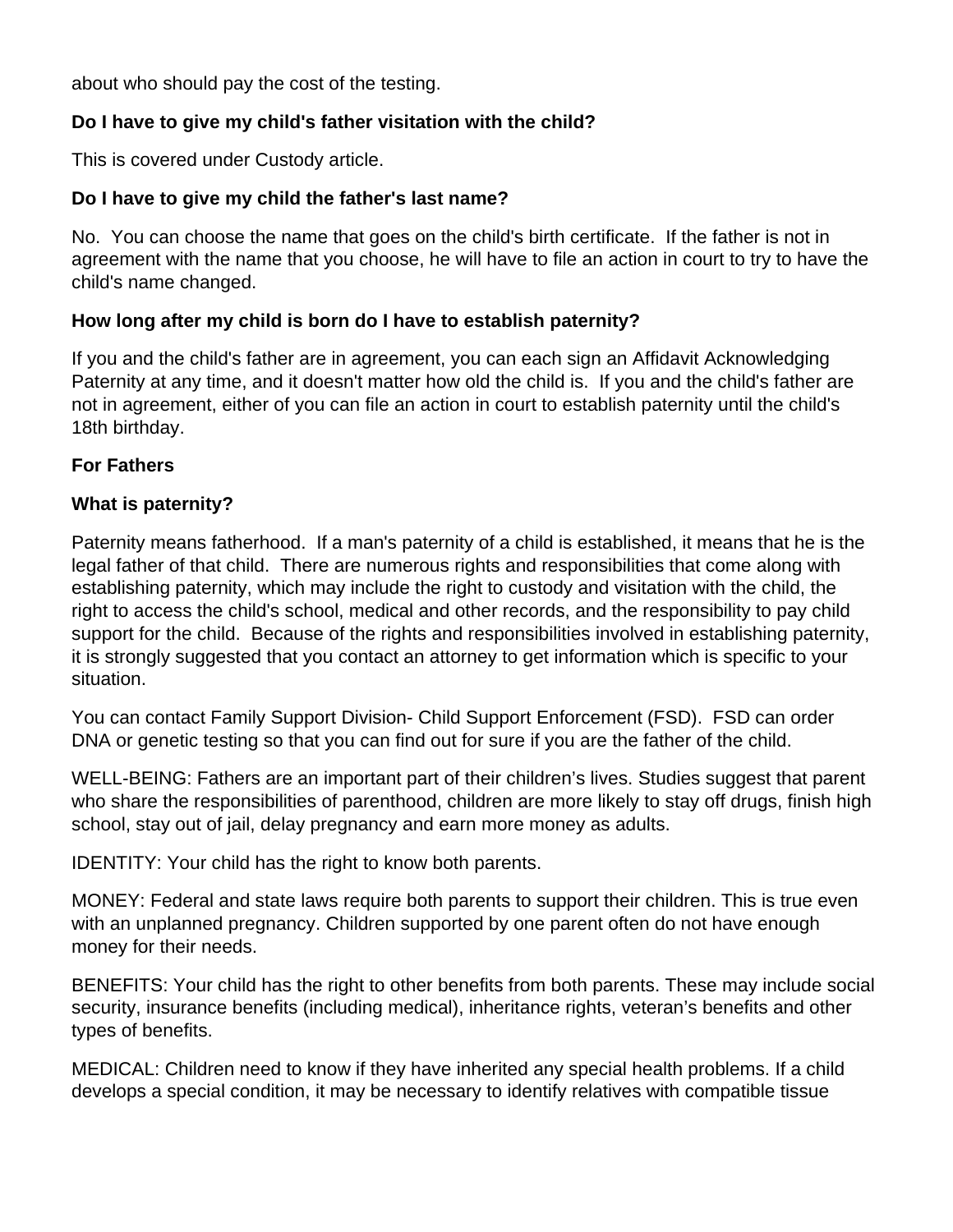types. Employers usually require paternity to be established before you can add your child to your health insurance plan.

#### **Am I my child's legal father?**

Yes, if at least one of the following is true:

If the child is born while you are married to the child's mother, you are presumed to be the child's legal father; OR

If the child is born within 300 days after your marriage to the child's mother ended, you are presumed to be the child's legal father; OR

DNA test results show that the probability that you are the father of the child is 98% or higher; OR

You and the child's mother have signed an Affidavit Acknowledging Paternity form; OR

A Court has entered an order.

My child's mother refuses to acknowledge my paternity of the child. What can I do?

You can contact Family Support Division- Child Support Enforcement (FSD). FSD can order DNA testing.

You can contact an attorney who can file an action in court. A court can order DNA testing and legally establish your paternity of the child.

You can add your name to the Putative Father Registry by filing a Notice of Intent to Claim Paternity with the Bureau of Vital Records. Filing this notice doesn't establish your paternity of the child, but it does create an official record of your claim to be the father of the child. You should contact the Bureau of Vital Records if you want to add your name to the registry.

#### **My child was born while the child's mother was married to someone else. What can I do?**

You can contact an attorney who can file an action in court. A court can order DNA testing and legally establish paternity of the child.

I'm not sure that I'm the father of a child. How can I find out for sure?

You can contact Family Support Division- Child Support Enforcement (FSD). FSD can order DNA testing to legally establish paternity of the child.

You and the child's mother must each sign an Affidavit Acknowledging Paternity, and the husband of the child's mother must sign a Denial of Paternity. If this happens, the husband will NOT be the legal father of the child. Instead, your name will be on the child's birth certificate and you will be the legal father of the child.

You can contact an attorney who can file an action in court. A court can order DNA or genetic testing so that you can find out for sure if you are the father of the child.